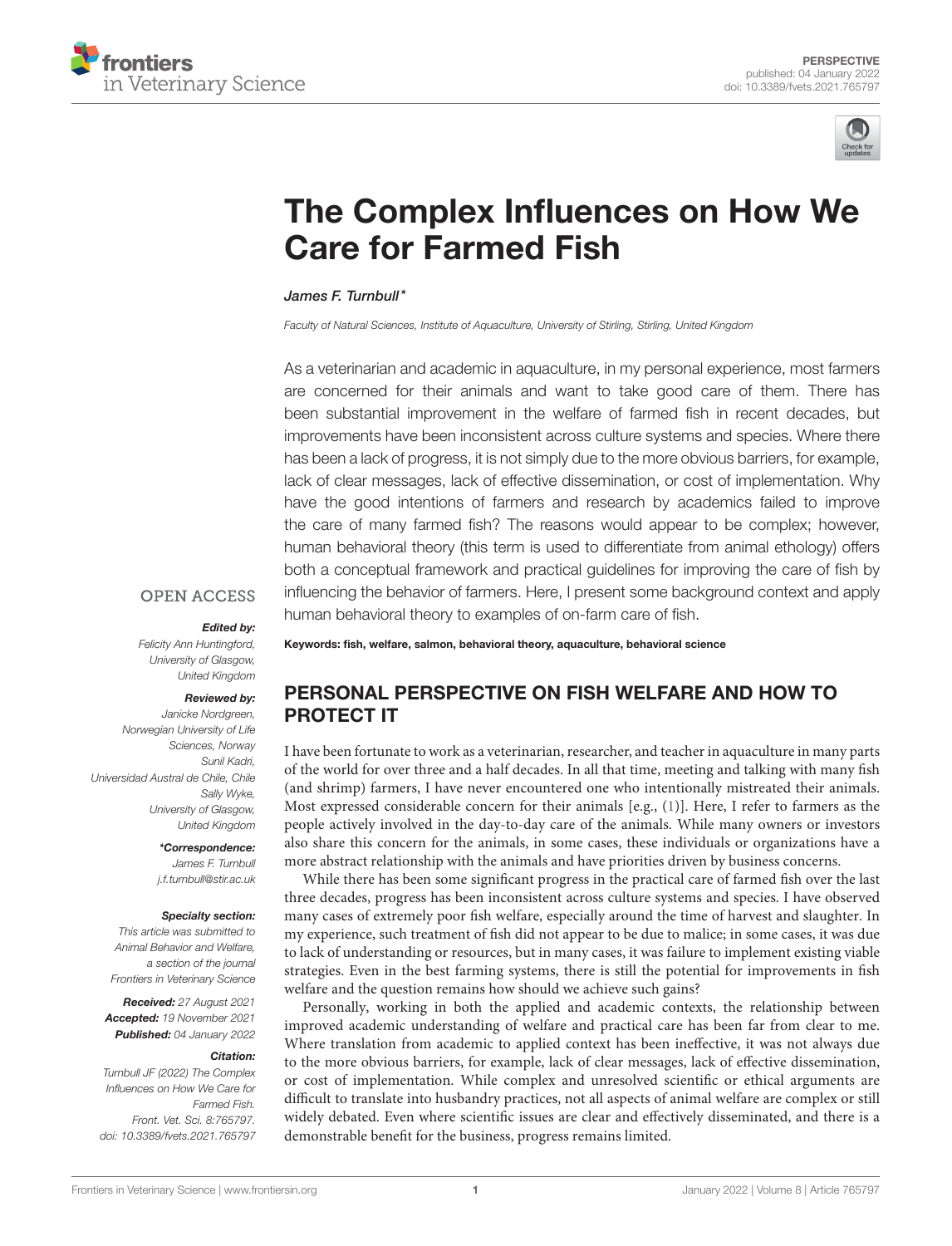Therefore, there must be other barriers to the translation from academic endeavors to practical animal welfare. Reflecting on how theoretical understanding has influenced my own practical actions regarding fish welfare, I find that some information has remained academic theory while other examples have affected my behavior. For example, work by Victoria Braithwaite on simple manipulations in the environment and feeding of juvenile cod (Gadus morhua) [\(2\)](#page-3-1) opened my eyes to the possibility that fish might be capable of more complex and rewarding lives than I had previously thought possible, but this did not significantly affect my actions. In contrast, discussions on pain in fish based on studies conceived by Victoria Braithwaite and Mike Gentles [\(3,](#page-3-2) [4\)](#page-3-3) convinced me that fish should be given the benefit of the doubt with regard to pain. As a result, I have changed my behavior, with the prevention, or alleviation of (potential) pain in fish becoming a personal priority.

Seeking to understand why some evidence affects behavior and some does not (personally and at an industry or national level), I looked outside the field of animal health, welfare, and husbandry for a conceptual framework. The relationship between information and subsequent action by people is central to public policy and many other areas. Further reading on influencing behavior introduced me to what is referred to as "behavioural theory" in the literature. Here, I use the term "human behavioural theory" to differentiate it from animal ethology. There is a large body of literature and many examples of successful application of the theory to influence peoples' behavior.

Human behavioral theory is used to understand and influence human behavior by governments and others. It demonstrates that evidence is only one aspect of the suite of influences and contexts that affect our decisions. The concept that our decision making can be influenced was developed by Richard Thaler, a Nobel Prize-winning behavioral economist. The concept is based on influencing our behavior by utilizing our cognitive shortcuts and biases. Influencing people's behavior is a complex issue and has the potential to be used for unsavory purposes; however, given its success and positive benefits in many areas, it also has the potential to improve the way people care for fish and other animals.

Below, I present evidence for some of the statements above (e.g., farmers want to take care of their fish, barriers to applying better care, and example of a successful welfare initiative) and then apply human behavioral theory to examples of applied fish welfare. The aim is to explore the potential of this approach with a view to stimulating further work in this area and facilitate additional gains in the welfare of farmed fish.

## BARRIERS TO THE IMPLEMENTATION OF IMPROVED CARE OF FARMED FISH

### Do Farmers Want to Take Care of Their Fish?

Our caring relationship with animals appears to extend back tens of thousands of years, as discussed by Bradshaw [\(5\)](#page-3-4) and providing good animal welfare is important for people who have an affinity with animals. Attitudes to care for animals, whether pets or livestock, is not ubiquitous across cultures or individuals, and even in individuals, attitudes may change over time. While farmers are often more concerned with health and productivity rather than less easily measured aspects of welfare, participation in welfare schemes can increase awareness and concern for ethical and moral aspects of welfare [\(6\)](#page-3-5). In terrestrial animal farming, it has been demonstrated that believing the animals under one's care are intelligent and can benefit from positive experiences will lead to a more pleasant experience for the farmer and more positive behavior toward the animals [\(7\)](#page-4-0). Conversely, working in an environment where the animals are treated as economic units or purely mechanical devices can lead to a deterioration in the relationship between the farmer and the animals [\(7\)](#page-4-0). This emphasizes that information or even understanding are not the only determinants of our behavior toward animals.

# Is the Lack of Academic Consensus a Barrier to Improved Practice on Farms?

Several key concepts that are important when conceptualizing and protecting fish welfare are still debated in the academic literature. There is a lack of agreement on definitions for, or the existence of sentience, consciousness, cognition, pain, positive, and negative emotions in fish. Therefore, the debate is likely to continue for some time [\(8\)](#page-4-1). In the absence of consensus, there may be no clear path to follow, and disagreements may throw doubt on, or disguise related but more widely agreed aspects of welfare. However, the public's attitudes to animal welfare are not always rational or based on scientific evidence or theories [\(9\)](#page-4-2) and there is broad agreement on some key welfare issues.

Humane slaughter is widely accepted as essentially for good animal welfare [\(10\)](#page-4-3) and potentially achievable but is still not universally adopted. It is still limited to a very small proportion of the fish killed for human consumption every year. This is an issue that affects a very large number of animals; estimates are highly uncertain, but may be in the tens or hundreds of billions [\(11\)](#page-4-4). The complex relationship between the evidence base and our behavior toward animals would suggest progress is not entirely dependent on academic consensus.

# Is Lack of Effective Dissemination a Barrier to Improved Practice on Farms?

There are examples of effective information dissemination between academics and industry. These range from original research papers, through summaries of the information [\(12\)](#page-4-5), and assurance schemes with detailed sets of standards for farming practices [\(13\)](#page-4-6), to practical applied training [\(14\)](#page-4-7), although such training is still limited to a small number of options. However, these are limited in terms of husbandry systems and geography. There is, for example, widespread adoption of higher welfare standards by the Atlantic farming industry in the northern hemisphere and evidence of growing awareness in some tilapia faming sectors but a lack of any significant progress in much of Asian aquaculture. It would therefore seem that lack of dissemination may be a barrier to progress in some contexts.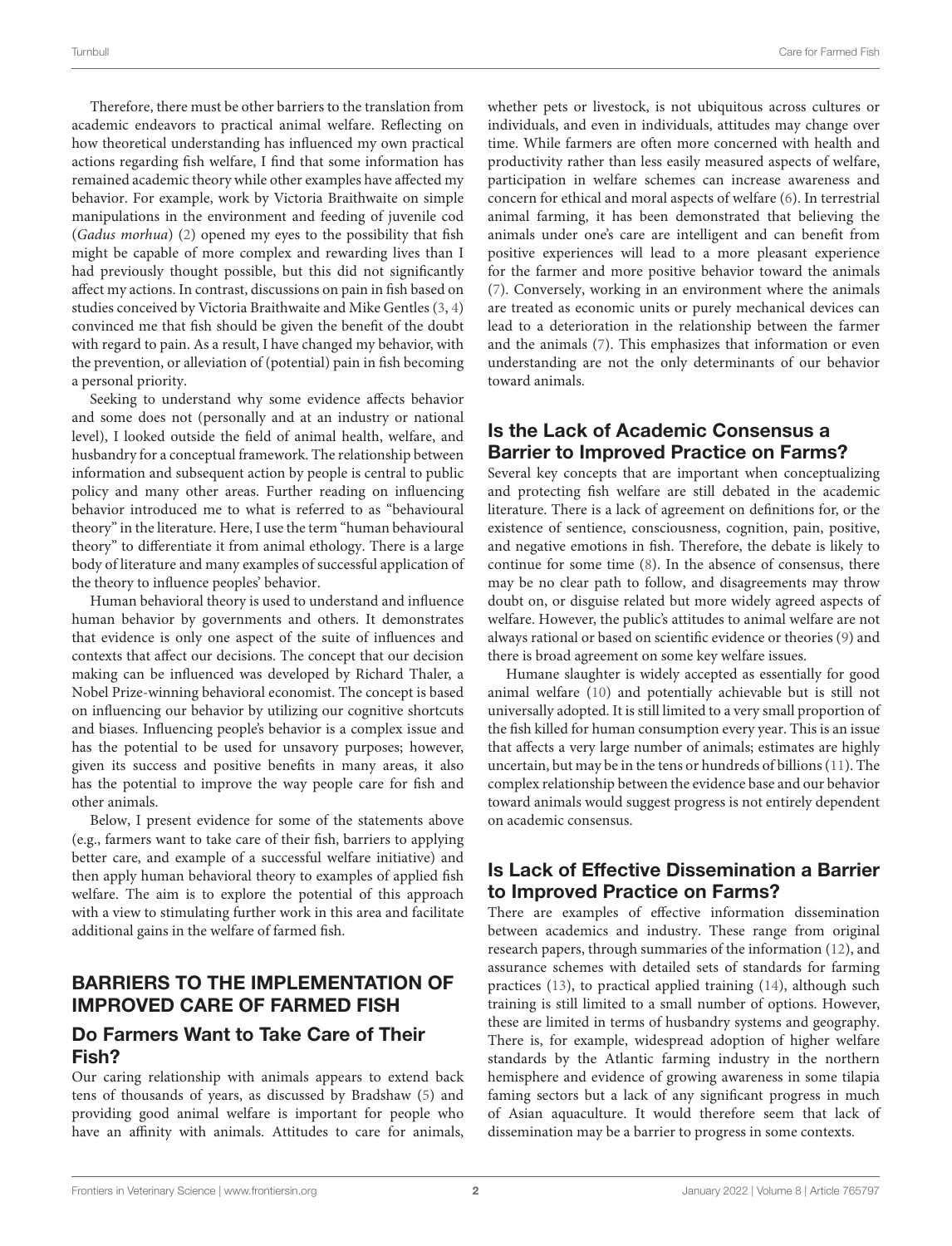# Is the Cost of Implementation a Barrier to Improved Practice on Farms?

Improving fish welfare can increase productivity and allow access to markets and therefore does not always have a net cost. Even when there is a net cost, there may be good reasons for bearing that cost, including compliance with legislation and worker satisfaction.

There is a common intuitive notion that animals that are wellcared for will be more productive and there is also quantifiable evidence for the relationship [\(15,](#page-4-8) [16\)](#page-4-9). However, there are still few examples where bioeconomic models have been used to clearly identify the costs and benefits of improving farmed fish welfare [\(17\)](#page-4-10). There are additional business benefits, including fulfilling the demands from the value chain. Demonstrating that the fish are being provided with adequate care has a value in terms of both protecting and developing markets [\(15,](#page-4-8) [18\)](#page-4-11). As a result, businesses have seen advantages in participation in accreditation or certification schemes that allow them to market fish with a high standard of welfare, for example, RSPCA Assured [e.g., [\(13\)](#page-4-6)] and the Code of Good practice for Scottish Finfish Aquaculture [\(19\)](#page-4-12).

Legislative instruments are another incentive for protecting the fish welfare even if there is a net cost. Regulation has been introduced to protect the welfare of farmed animals, for example, in Europe [e.g., [\(20–](#page-4-13)[22\)](#page-4-14)] backed up to some extent by national legislation [e.g., UK [\(23,](#page-4-15) [24\)](#page-4-16).

As discussed above, farmers may wish to take care of animals based on personal beliefs, and therefore, the benefits of better fish welfare may go beyond improved productivity or profits. For example, "happy fish equals happy farmer, and a happy farmer equals job satisfaction/employee retention" (J Wiper. Cooke Aquaculture. Personal communications).

### What Has Worked?

Despite the uncertain links between information and impact, some initiatives would appear to have been successful at disseminating information and promoting better welfare practices. The UK RSPCA Assured program (formerly Freedom Foods) has been adopted by more than 70% of the Scottish salmon farming industry [\(25\)](#page-4-17) and the standards have also been used as the basis for other international initiatives including Fishwell [\(12\)](#page-4-5) and MERCK animal health's Aqua Care 365 program [\(14\)](#page-4-7). Objectively measuring the impact of the RSPCA scheme is very challenging, given the complex interacting influences involved, but some research is currently examining this problem [\(26\)](#page-4-18). The scheme is based on comprehensive welfare-based standards that were developed in consultation with a wide range of stakeholders. According to news reports, the level of adoption was, at least in part, driven by the demands of the retail sector. It also provides incentives; following regular inspections and investigations of any complaint, there is the capacity to impose sanctions or remove accreditation. It has a very large formative component where the RSPCA Assured staff work with farmers to help them understand fish welfare and improve the welfare of the fish on their farms. However, it is difficult to determine the value of these various aspects of the scheme without a conceptual framework to understand how they might affect people's behavior.

# HUMAN BEHAVIORAL THEORY AND FARMED FISH WELFARE

Human behavior theory offers such a theoretical framework and practical guidelines to better understand the influences on how people care for farmed fish and help us to achieve more effective change in the future. A document on the relationship between public policy and changes in human behavior based in behavioral theory [\(27\)](#page-4-19) provides a framework (checklist) to examine what affects decisions. The document presents the most robust (non-coercive) influences on our behavior as a mnemonic (MINDSPACE):

**Messenger**—we are heavily influenced by who communicates information.

**Incentives**—our responses to incentives are shaped by predictable mental shortcuts such as avoiding losses.

**Norms**—we are strongly influenced by what others do.

**Defaults**—we "go with the flow" of pre-set options.

**Salience**—our attention is drawn to what is novel and seems relevant to us.

**Priming**—our acts are often influenced by sub-conscious cues.

**Affect**—our emotional associations can powerfully shape our actions.

**Commitments**—we seek to be consistent with our public promises and reciprocate acts.

**Ego**—we act in ways that make us feel better about ourselves.

This is not an exhaustive list, reflective (conscious) and automatic (unconscious) thought processes are affected by different sub-sets of these influences [\(27\)](#page-4-19).

Human behavioral theory has been used in a wide variety of contexts, for example, reducing the spread of HIV in sub-Saharan Africa. The UK's Department for International Development recognized and utilized the complex drivers of human behavior in a successful scheme to reverse the spread of HIV [\(28\)](#page-4-20). Another example is the reduction of gang violence in Western Central Scotland. Traditional approaches, such as increased foot patrols and stricter enforcement of knife crime legislation, had a positive effect but it was of limited duration. The Violence Reduction Unit successfully adopted an approach based on a model from the USA using norms and messengers to influence behavior [\(29\)](#page-4-21).

In the context of MINDSPACE, hypotheses regarding potential influences can be developed and tested to improve strategies for change. Below are some conjectures on why some farmers take better care of their fish or in some cases fail to do so.

# Why Might Some Farmers Take Better Care of Their Fish?

**Messenger**—peers or other respected figures promote good fish welfare.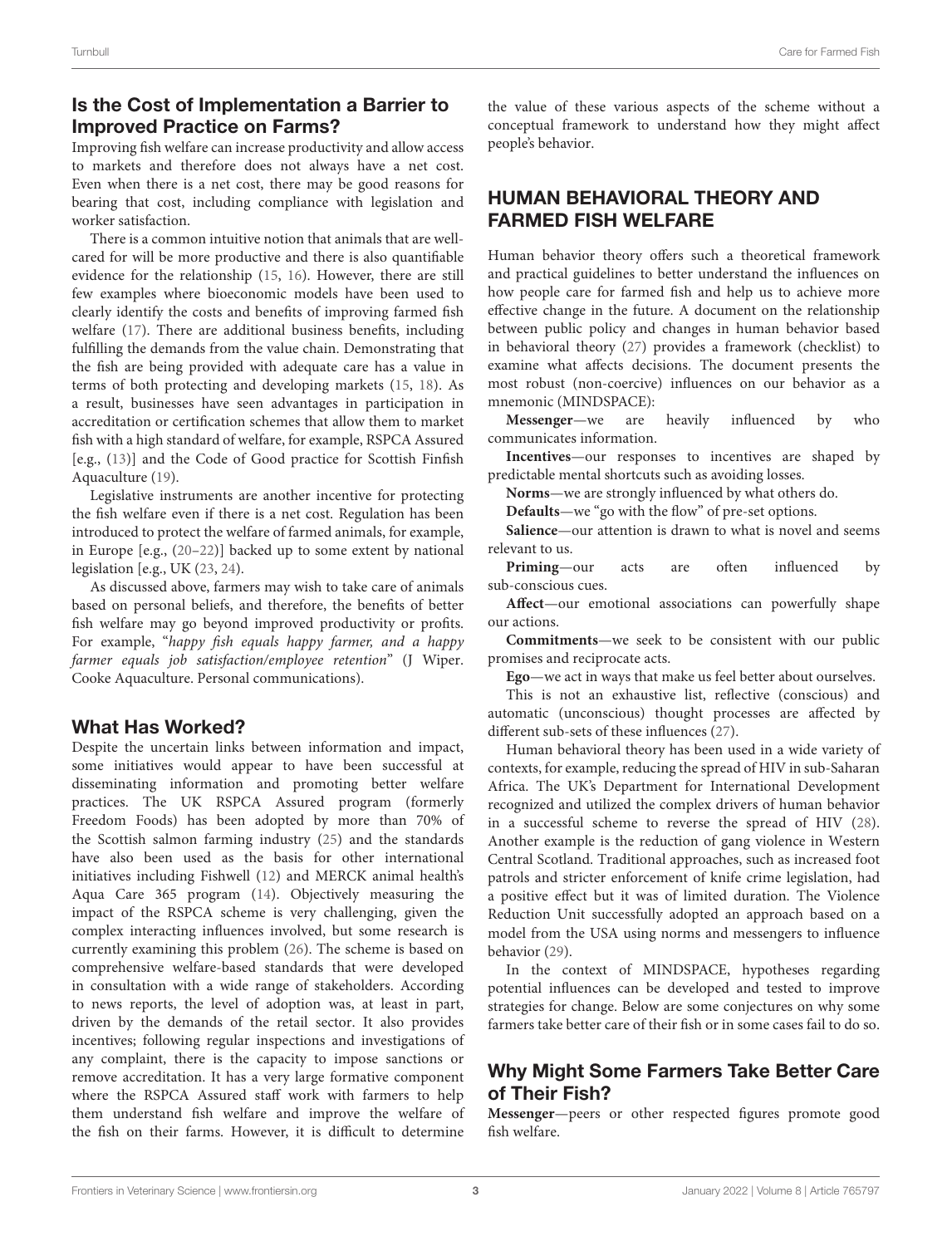**Incentives**—good behavior is rewarded, and bad behavior is discouraged.

**Norms**—positive attitudes are emphasized, negative attitudes are played down, promoting a culture of care, for fish and people.

**Defaults**—training in good practices and making it harder to do the wrong thing through appropriate infrastructure.

**Salience**—welfare information is presented in a relevant and interesting way.

**Priming**—a supportive stimulating work environment.

**Affect**—innate affinity with the fish and positive emotional associations among staff.

**Commitments**—making explicit commitments to good fish welfare.

**Ego**—caring for the fish makes them feel good (see Affect).

### Why Might Some Farmers Fail to Take Care of Their Fish?

**Messenger**—lack of peer support and either no promotion of good welfare or promotion by people who are not respected.

**Incentives**—no rewards or punishments for good or bad behavior.

**Norms**—a culture where no one appears to care for the fish or people.

**Defaults**—in the absence of good training and poor infrastructure, the go-to option will probably be the easiest option.

**Salience**—any fish welfare information presented in a dry or irrelevant format.

**Priming**—poor social and physical working environment.

**Affect**—employing people without an innate affinity with fish and either neutral or negative emotional associations.

**Commitments**—lack of any agreement on the need for good fish welfare and lack of appreciation of the consequences for others resulting from bad behavior.

**Ego**—lack of awareness of what is the "right thing" to do.

#### Specific Example

We can also look at specific initiatives in this context, for example, the UK RSPCA Assured scheme (formerly Freedom Foods).

**Messenger**—the individuals involved in management and implementation of the scheme have had an extremely good reputation and relationship with farmers.

**Incentives**—the level of adoption (>70% of the industry) was at least in part driven by the demands of the retail sector.

### **REFERENCES**

- <span id="page-3-0"></span>1. North BP, Ellis T, Bron J, Knowles TG, Turnbull JF. The Use of Stakeholder Focus Groups to Identify Indicators for the on-Farm Assessment of Trout Welfare. Oxford: Fish welfare. Blackwell (2008). p. 243– 67. doi: [10.1002/9780470697610.ch15](https://doi.org/10.1002/9780470697610.ch15)
- <span id="page-3-1"></span>2. Braithwaite VA, Salvanes AGV. Environmental variability in the early rearing environment generates behaviourally flexible cod: implications for rehabilitating wild populations. Proc R Soc Lond SerB. (2005) 272:1107– 13. doi: [10.1098/rspb.2005.3062](https://doi.org/10.1098/rspb.2005.3062)

The scheme conducts regular inspections and investigations of any complaint and has the capacity to impose sanctions or remove accreditation.

**Norms**—most of the industry is in the scheme and staff training and behavior are components of the assessment.

**Defaults**—good practices have become embedded in standard practices.

**Salience**—these comprehensive but welfare-based standards were developed in consultation with a wide range of stakeholders and are regularly reviewed to keep them relevant.

**Priming** and **Affect**—the scheme has a very large formative component where the RSPCA Assured staff work with farmers to help them understand fish welfare and improve the welfare of the fish on their farms.

**Commitments**—membership of the scheme involves explicit commitment to the standards.

**Ego**—the scheme helps workers to understand what the "right thing" means in terms of fish welfare.

### **CONCLUSION**

Working both in the academic and applied arenas of fish welfare gave me a personal perspective on the barriers or challenges to effective communication and implementation. Considering the implications of academic studies through the lens of human behavioral theory has the potential to develop more realistic pathways to impact. In the future, bringing expertise in human behavioral theory together with those interested in applied animal welfare has the potential to improve understanding and develop more effective strategies for change. Whether change is industry wide or more localized, the application of human behavioral theory offers a more effective approach than simply provision of information, training, and incentives.

# DATA AVAILABILITY STATEMENT

The original contributions presented in the study are included in the article/supplementary material, further inquiries can be directed to the corresponding author/s.

### AUTHOR CONTRIBUTIONS

The author confirms being the sole contributor of this work and has approved it for publication.

- <span id="page-3-2"></span>3. Sneddon LU, Braithwaite VA, Gentle MJ. Do fishes have nociceptors? Evidence for the evolution of a vertebrate sensory system. Proc R Soc Lond Ser B Biol Sci. (2003) 270:1115–21. doi: [10.1098/rspb.2003.2349](https://doi.org/10.1098/rspb.2003.2349)
- <span id="page-3-3"></span>4. Sneddon LU, Braithwaite VA, Gentle MJ. Novel object test: examining nociception and fear in the rainbow trout. J Pain. (2003) 4:431– 40. doi: [10.1067/S1526-5900\(03\)00717-X](https://doi.org/10.1067/S1526-5900(03)00717-X)
- <span id="page-3-4"></span>5. Bradshaw J. The Animals Among Us: The New Science of Anthrozoology. Penguin Books: Penguin, UK (2017). p. 315.
- <span id="page-3-5"></span>6. Clark B, Stewart GB, Panzone LA, Kryiazakis I, Frewer LJ. A systematic review of public attitudes, perceptions and behaviours towards production